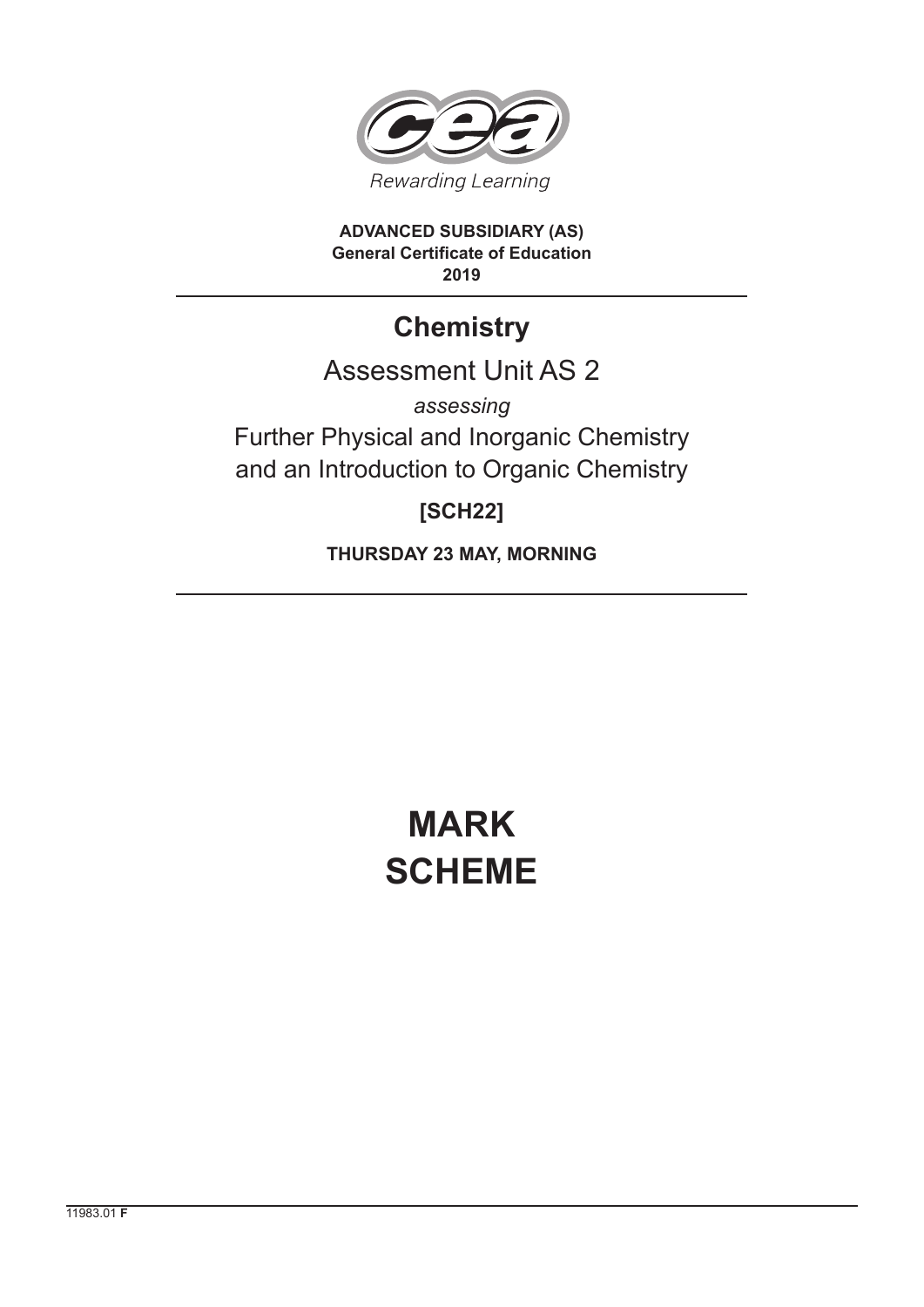#### **General Marking Instructions**

#### *Introduction*

The main purpose of the mark scheme is to ensure that examinations are marked accurately, consistently and fairly. The mark scheme provides examiners with an indication of the nature and range of candidates' responses likely to be worthy of credit. It also sets out the criteria which they should apply in allocating marks to candidates' responses.

#### *Assessment objectives*

Below are the assessment objectives for **GCE Chemistry:**

#### **Candidates should be able to:**

| AO <sub>1</sub> | Demonstrate knowledge and understanding of scientific ideas, processes, techniques<br>and procedures.                                                                                                                        |
|-----------------|------------------------------------------------------------------------------------------------------------------------------------------------------------------------------------------------------------------------------|
| AO <sub>2</sub> | Apply knowledge and understanding of scientific ideas, processes, techniques and<br>procedures:<br>in a theoretical context<br>$\bullet$<br>in a practical context<br>when handling quantitative and qualitative data        |
| AO <sub>3</sub> | Analyse, interpret and evaluate scientific information, ideas and evidence (in relation to<br>particular issues)<br>make judgements and reach conclusions<br>develop and refine practical design and procedures<br>$\bullet$ |

#### *Quality of candidates' responses*

In marking the examination papers, examiners should be looking for a quality of response reflecting the level of maturity which may reasonably be expected of a 17- or 18-year-old which is the age at which the majority of candidates sit their GCE examinations.

#### *Flexibility in marking*

Mark schemes are not intended to be totally prescriptive. No mark scheme can cover all the responses which candidates may produce. In the event of unanticipated answers, examiners are expected to use their professional judgement to assess the validity of answers. If an answer is particularly problematic, then examiners should seek the guidance of the Supervising Examiner.

#### *Positive marking*

Examiners are encouraged to be positive in their marking, giving appropriate credit for what candidates know, understand and can do, rather than penalising candidates for errors or omissions. The exception to this for GCE Chemistry is when examiners are marking complex calculations and mechanisms when the examiners are briefed to mark by error or omission. Examiners should make use of the whole of the available mark range for any particular question and be prepared to award full marks for a response which is as good as might reasonably be expected of a 17- or 18-year-old GCE candidate.

#### *Awarding zero marks*

Marks should only be awarded for valid responses and no marks should be awarded for an answer which is completely incorrect or inappropriate.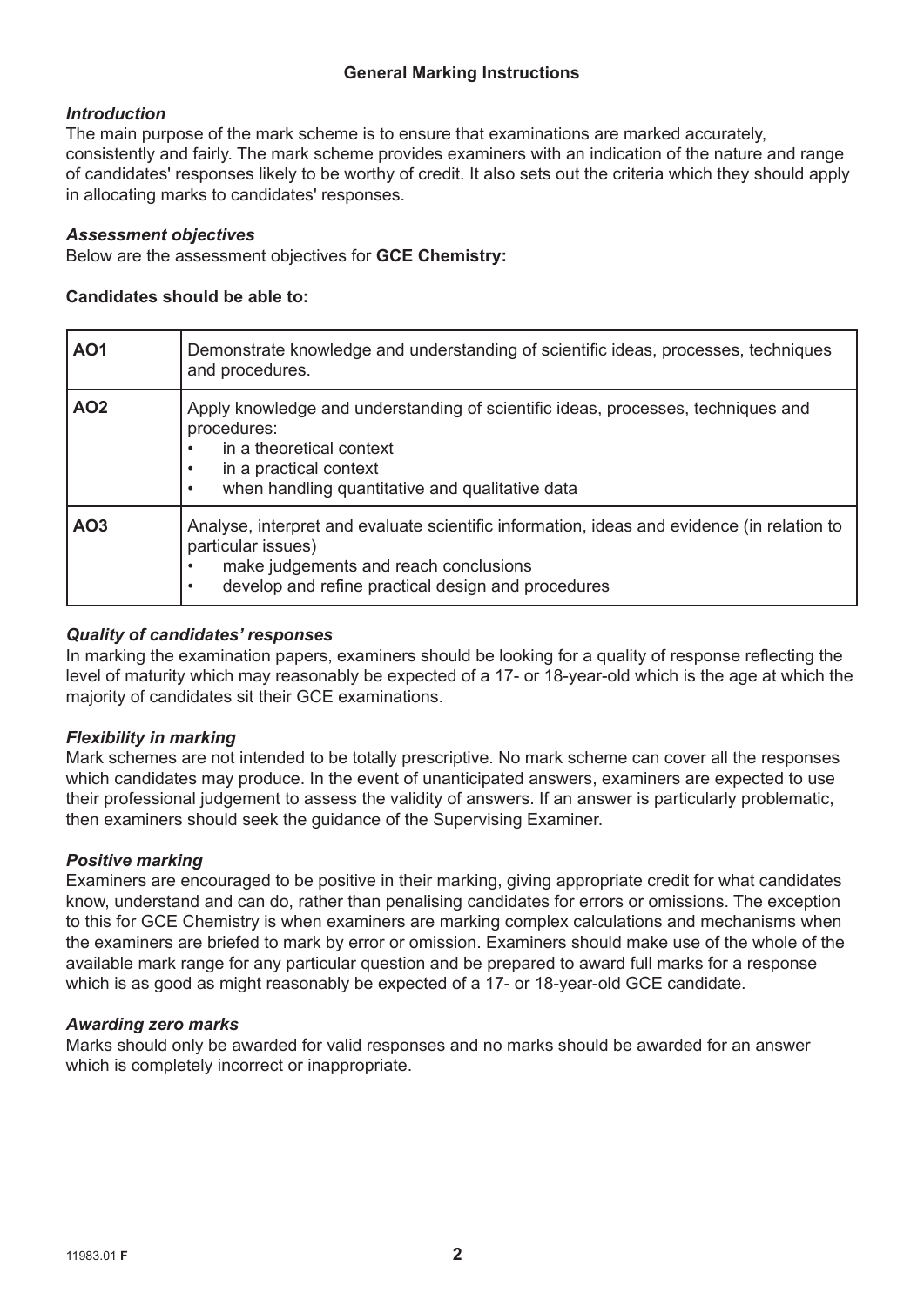#### **Section A**

**AVAILABLE**

|                         |                             | <b>MARKS</b> |
|-------------------------|-----------------------------|--------------|
| $\mathbf 1$             | $\sf B$                     |              |
| $\overline{\mathbf{2}}$ | $\overline{A}$              |              |
| $\overline{\mathbf{3}}$ | $\boldsymbol{\mathsf{A}}$   |              |
| $\overline{\mathbf{4}}$ | $\mathsf{C}$                |              |
| $\overline{\mathbf{5}}$ | $\mathsf D$                 |              |
| $6\phantom{a}$          | $\boldsymbol{\mathsf{A}}$   |              |
| $\overline{7}$          | $\mathsf D$                 |              |
| $\bf{8}$                | A                           |              |
| $\overline{9}$          | $\mathsf D$                 |              |
| 10 C                    |                             |              |
|                         | [1] for each correct answer | $10\,$       |
|                         | <b>Section A</b>            | 10           |
|                         |                             |              |
|                         |                             |              |
|                         |                             |              |
|                         |                             |              |
|                         |                             |              |
|                         |                             |              |
|                         |                             |              |
|                         |                             |              |
|                         |                             |              |
|                         |                             |              |
|                         |                             |              |
|                         |                             |              |
|                         |                             |              |
|                         |                             |              |
|                         |                             |              |
|                         |                             |              |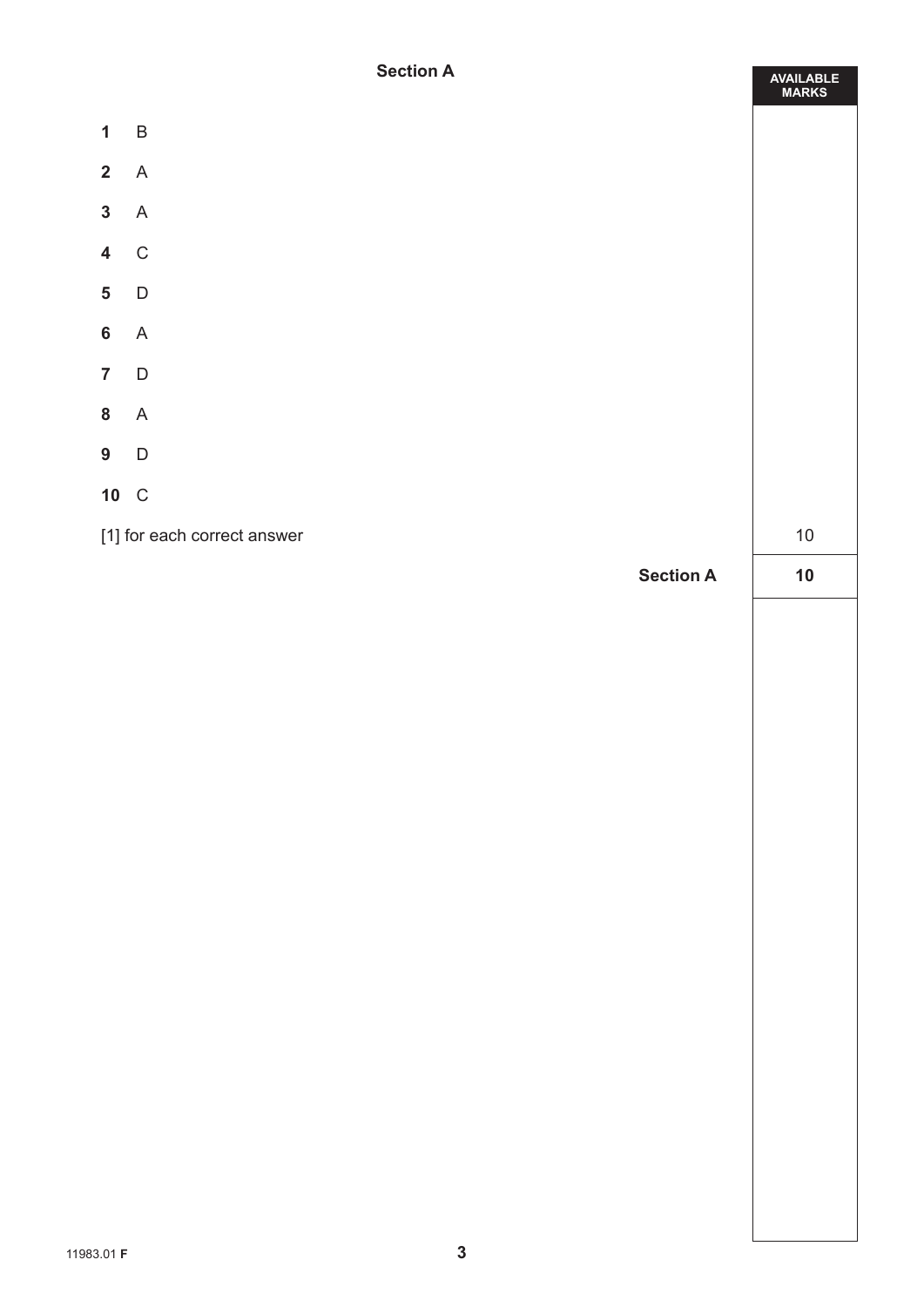#### **Section B**

|            |      | <b>Section B</b>                                                                                                                                                                                                                                                                                                                               |       | <b>AVAILABLE</b> |
|------------|------|------------------------------------------------------------------------------------------------------------------------------------------------------------------------------------------------------------------------------------------------------------------------------------------------------------------------------------------------|-------|------------------|
|            |      | 11 (a) (i) $Ca + 2HNO_3 \rightarrow Ca(NO_3)_2 + H_2$                                                                                                                                                                                                                                                                                          | $[1]$ | <b>MARKS</b>     |
|            |      | (ii) CaO + 2HNO <sub>3</sub> $\rightarrow$ Ca(NO <sub>3</sub> ) <sub>2</sub> + H <sub>2</sub> O                                                                                                                                                                                                                                                | $[1]$ |                  |
|            |      | (iii) $CaCO_3 + 2HNO_3 \rightarrow Ca(NO_3)_{2} + H_{2}O + CO_{2}$                                                                                                                                                                                                                                                                             | $[1]$ |                  |
|            |      | (b) Mg + 4HNO <sub>3</sub> $\rightarrow$ Mg(NO <sub>3</sub> ) <sub>2</sub> + 2NO <sub>2</sub> + 2H <sub>2</sub> O                                                                                                                                                                                                                              | $[1]$ |                  |
| (c)        | (i)  | resistance to decomposition at high temperature                                                                                                                                                                                                                                                                                                | $[1]$ |                  |
|            |      | (ii) the metal cation is larger and polarises the nitrate ion less                                                                                                                                                                                                                                                                             | $[1]$ |                  |
| (d)        | (i)  | the metal oxide (is basic) and forms a soluble hydroxide                                                                                                                                                                                                                                                                                       | $[1]$ |                  |
|            |      | (ii) $Sr(NO3)2 = 88 + 2 \times 14 + 6 \times 16 = 88 + 28 + 96 = 212$<br>$3.6g = 3.6/212 = 0.01698 = 0.017$ mol<br>2 mol of nitrate gives 5 mol of gas<br>1 mol of nitrate gives 2.5 mol of gas<br>0.017 mol gives 0.017 $\times$ 2.5 = 0.0425 mol of gas = 0.0425 $\times$ 24 dm <sup>3</sup><br>$= 1.02 \text{ dm}^3 = 1.0 \text{ dm}^3$ [3] |       |                  |
|            |      | (iii) nitrogen(IV) oxide is a strongly acidic oxide [1] oxygen [1]                                                                                                                                                                                                                                                                             | $[2]$ |                  |
| (e)        | (i)  | points accurately plotted                                                                                                                                                                                                                                                                                                                      | $[1]$ |                  |
|            |      | (ii) $35^{\circ}$ C $\pm 2^{\circ}$ C error                                                                                                                                                                                                                                                                                                    | $[1]$ | 14               |
| 12 (a) (i) |      | bonds broken: $C=C + O-Cl = 612 + 272 = +884$ kJ<br>bonds formed: $C-CI + C-O + C-C = 346 + 358 + 347 = -1051$ kJ<br>enthalpy of reaction = $+884 - 1051 = -167$ kJ                                                                                                                                                                            | $[3]$ |                  |
|            |      | (ii) exothermic reaction with reactants and products labelled<br>value of -167 kJ inserted                                                                                                                                                                                                                                                     | $[2]$ |                  |
| $(b)$ (i)  |      | a covalent bond in which there is unequal sharing of the bonding<br>electrons                                                                                                                                                                                                                                                                  | $[2]$ |                  |
|            | (ii) | $Q - Q +$<br>$HO$ — $Cl$                                                                                                                                                                                                                                                                                                                       | $[1]$ |                  |
|            |      | (iii) $CH_3CH=CH_2$<br>$G_1 \rightarrow C_1 \rightarrow C_1$<br>$G_1 \rightarrow C_1$<br>$G_1 \rightarrow C_1$<br>$G_1 \rightarrow C_1$<br>lone pair<br>on oxygen<br>$\begin{array}{c}\nCH_3CH-CH_2\\ \nI & I\n\end{array}$<br>OH<br>CI                                                                                                        |       |                  |
|            |      | for mechanism [3]<br>for 3 curly arrows [1]                                                                                                                                                                                                                                                                                                    | $[4]$ |                  |
|            |      | (iv) 1-chloropropan-2-ol or 1-chloro-2-hydroxypropane                                                                                                                                                                                                                                                                                          | $[2]$ |                  |
| 11983.01 F |      | (v) $CH_2OHCHClCH_3$ [1] the (primary) carbocation is less stable/<br>the secondary carbocation is more stable [1]<br>4                                                                                                                                                                                                                        | $[2]$ |                  |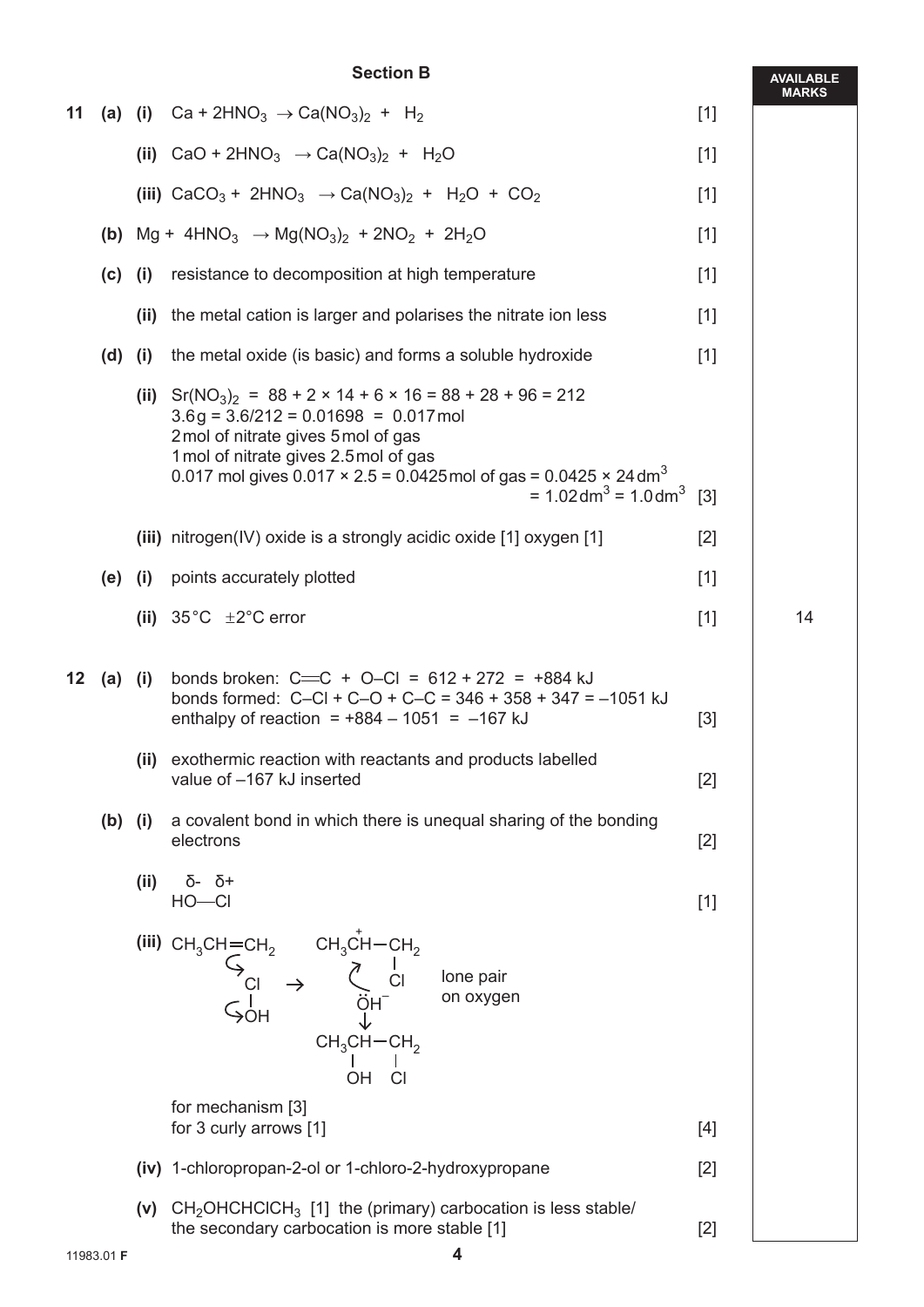**(vi)** the nitrite ion reacts with the carbocation [1]

**AVAILABLE MARKS**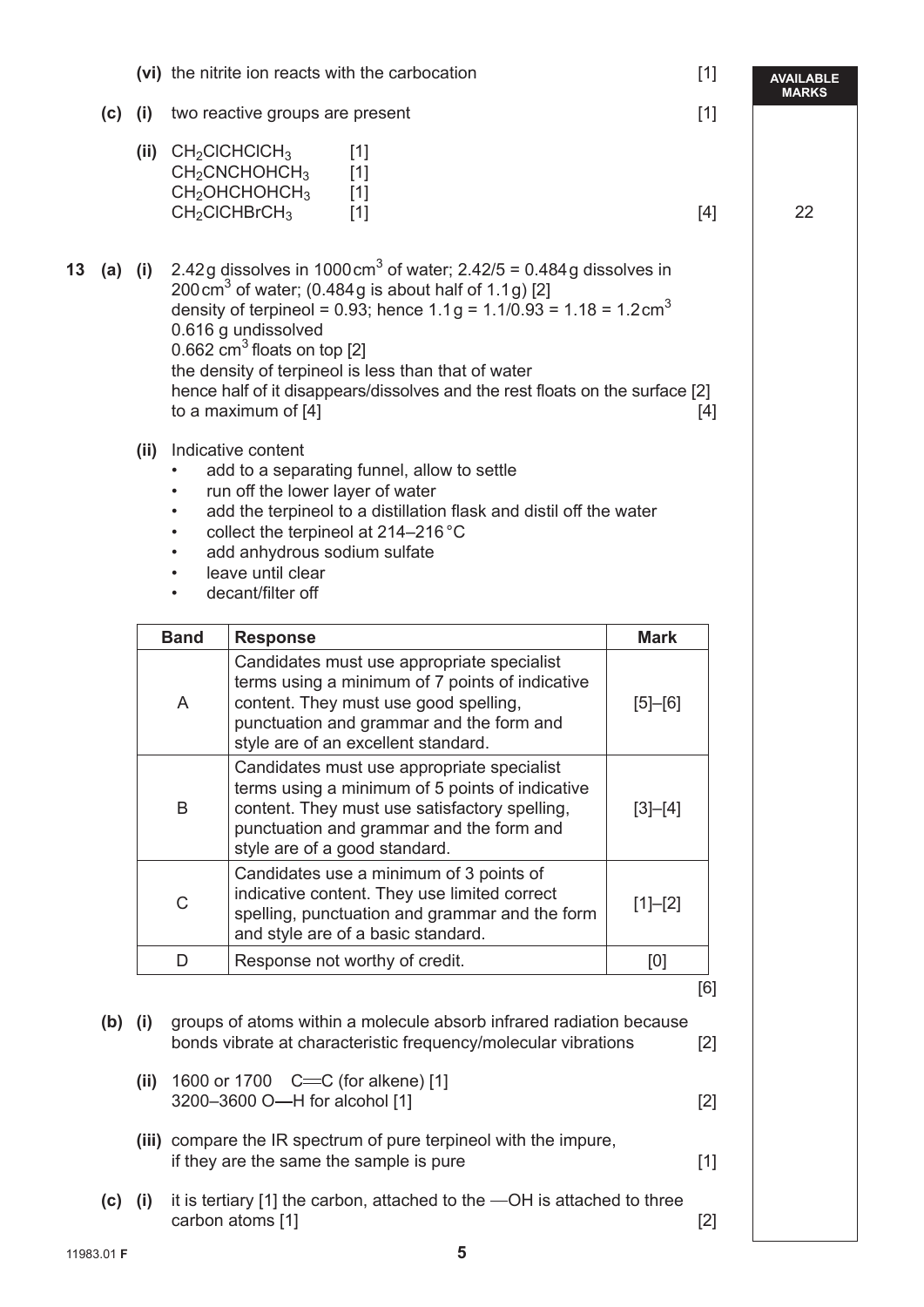**(ii)** the orange colour remains, there is no change [1]